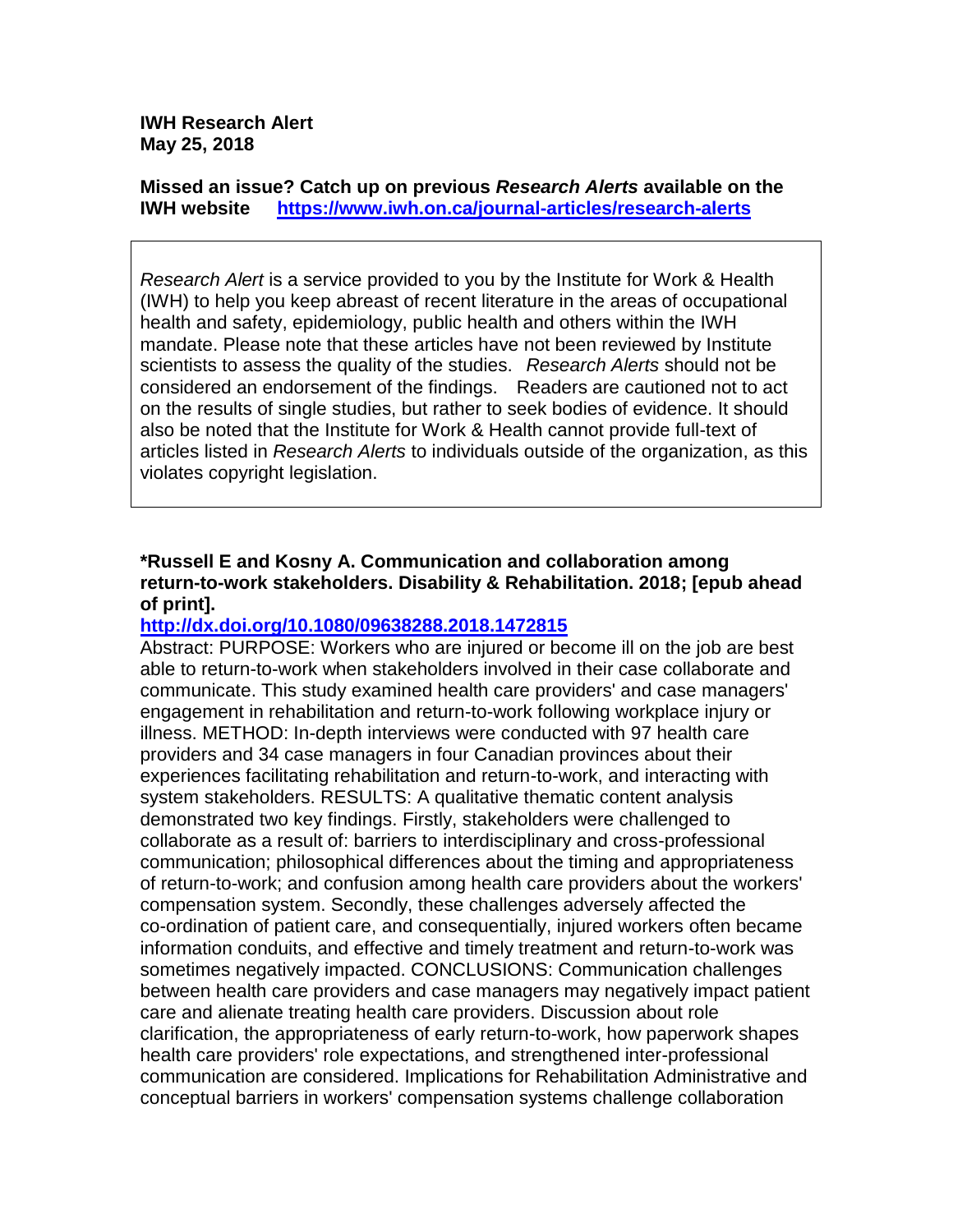and communication between health care providers and case managers. Injured workers may become conduits of incorrect information, resulting in adversarial relationships, overturned health care providers' recommendations, and their disengagement from rehabilitation and return-to-work. Stakeholders should clarify the role of health care providers during rehabilitation and return-to-work and the appropriateness of early return-to-work to mitigate recurring challenges. Communication procedures between health care specialists may disrupt these challenges, increasing the likelihood of timely and effective rehabilitation and return-to-work

## **\*Tait CA, L'Abbe MR, Smith PM, and Rosella LC. The association between food insecurity and incident type 2 diabetes in Canada: A population-based cohort study. PLoS ONE. 2018; 13(5):e0195962.**

**<http://dx.doi.org/10.1371/journal.pone.0195962> [open access]** Abstract: BACKGROUND: A pervasive and persistent finding is the health disadvantage experienced by those in food insecure households. While clear associations have been identified between food insecurity and diabetes risk factors, less is known about the relationship between food insecurity and incident type 2 diabetes. The objective of this study is to investigate the association between household food insecurity and the future development of type 2 diabetes. METHODS: We used data from Ontario adult respondents to the 2004 Canadian Community Health Survey, linked to health administrative data ( $n =$ 4,739). Food insecurity was assessed with the Household Food Security Survey Module and incident type 2 diabetes cases were identified by the Ontario Diabetes Database. Multivariable adjusted Cox proportional hazards models were used to estimate hazard ratios (HRs) and 95% confidence intervals (CIs) for type 2 diabetes as a function of food insecurity. RESULTS: Canadians in food insecure households had more than 2 times the risk of developing type 2 diabetes compared to those in food secure households  $[HR = 2.40, 95\% CI =$ 1.17-4.94]. Additional adjustment for BMI attenuated the association between food insecurity and type 2 diabetes  $[HR = 2.08, 95\% \text{ Cl} = 0.99, 4.36].$ CONCLUSIONS: Our findings indicate that food insecurity is independently associated with increased diabetes risk, even after adjustment for a broad set of measured confounders. Examining diabetes risk from a broader perspective, including a comprehensive understanding of socioeconomic and biological pathways is paramount for informing policies and interventions aimed at mitigating the future burden of type 2 diabetes

# **Bajwa U, Knorr L, Di Ruggiero E, Gastaldo D, and Zendel A. Towards an understanding of workers' experiences in the global gig economy. 2018; Toronto, University of Toronto.**

**[https://www.glomhi.org/uploads/7/4/4/8/74483301/workers\\_in\\_the\\_global\\_gi](https://www.glomhi.org/uploads/7/4/4/8/74483301/workers_in_the_global_gig_economy.pdf) [g\\_economy.pdf](https://www.glomhi.org/uploads/7/4/4/8/74483301/workers_in_the_global_gig_economy.pdf)**



**Institute** Research Excellence for Work & Advancing Employee  $H$ ealth  $H$ ealth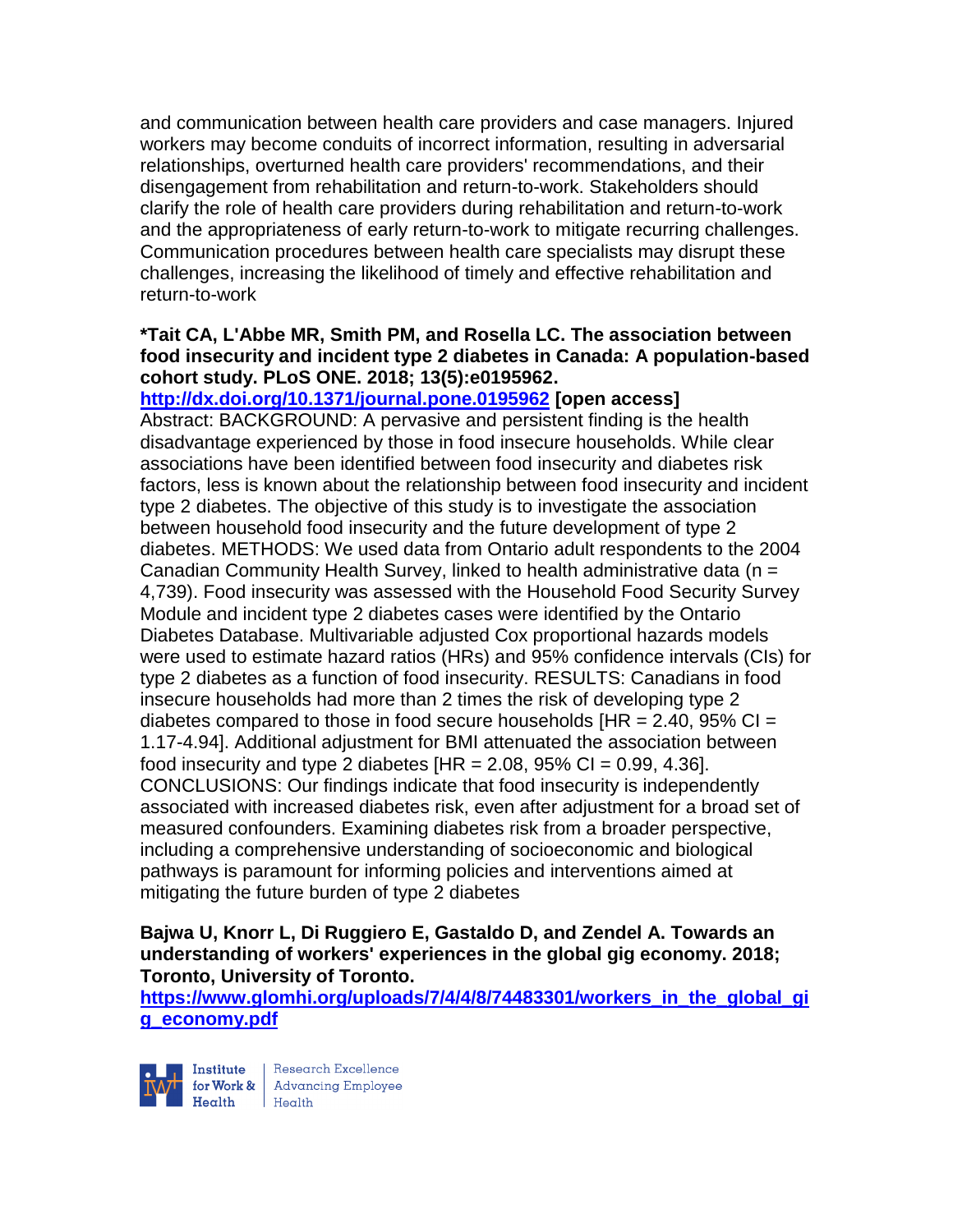**Cho SS, Ju YS, Paek D, Kim H, and Jung-Choi K. The combined effect of long working hours and low job control on self-rated health: an interaction analysis. Journal of Occupational & Environmental Medicine. 2018; 60(5):475-480.** 

**<http://dx.doi.org/10.1097/JOM.0000000000001241> [open access]** Abstract: OBJECTIVES: The aim of this study was to investigate the combined effects of long working hours and low job control on self-rated health. METHODS: We analyzed employees' data obtained from the third Korean Working Conditions Survey (KWCS). Multiple survey logistic analysis and postestimation commands were employed to estimate the relative excess risk due to interaction (RERI). RESULTS: The odds ratio (OR) for poor self-rated health was 1.24 [95% confidence interval (95% CI): 1.13 to 1.35] for long working hours, 1.04 (95% CI: 0.97 to 1.13) for low job control, and 1.47 (95% CI: 1.33 to 1.62) for both long working hours and low job control. The RERI was 0.18 (95% CI: 0.02 to 0.34). CONCLUSION: These results imply that low job control may increase the negative influence of long working hours on self-rated health

**Coenen P, Huysmans MA, Holtermann A, Krause N, van MW, Straker LM, and van der Beek AJ. Do highly physically active workers die early? A systematic review with meta-analysis of data from 193 696 participants. British Journal of Sports Medicine. 2018; [epub ahead of print]. <http://bjsm.bmj.com/content/early/2018/04/17/bjsports-2017-098540>** Abstract: OBJECTIVE: Recent evidence suggests the existence of a physical activity paradox, with beneficial health outcomes associated with leisure time physical activity, but detrimental health outcomes for those engaging in high level occupational physical activity. This is the first quantitative systematic review of evidence regarding the association between occupational physical activity and all-cause mortality. DESIGN: Systematic review with meta-analysis. DATA SOURCE: A literature search was performed in electronic databases PubMed, Embase, CINAHL, PsycINFO and Cochrane. ELIGIBILITY CRITERIA FOR SELECTING STUDIES: We screened for peer reviewed articles from prospective studies assessing the association of occupational physical activity with all-cause mortality. A meta-analysis assessed the association of high (compared with low) level occupational physical activity with all-cause mortality, estimating pooled hazard ratios (HR) (with 95% CI). RESULTS: 2490 unique articles were screened and 33 (from 26 studies) were included. Data from 17 studies (with 193 696 participants) were used in a meta-analysis, showing that men with high level occupational physical activity had an 18% increased risk of early mortality compared with those engaging in low level occupational physical activity (HR 1.18, 95% CI 1.05 to 1.34). No such association was observed among women, for whom instead a tendency for an inverse association was found (HR 0.90, 95% CI 0.80 to 1.01). CONCLUSIONS: The results of this review indicate detrimental health consequences associated with high level occupational physical activity in men, even when adjusting for relevant factors (such as leisure



Research Excellence for Work & | Advancing Employee  $H$ ealth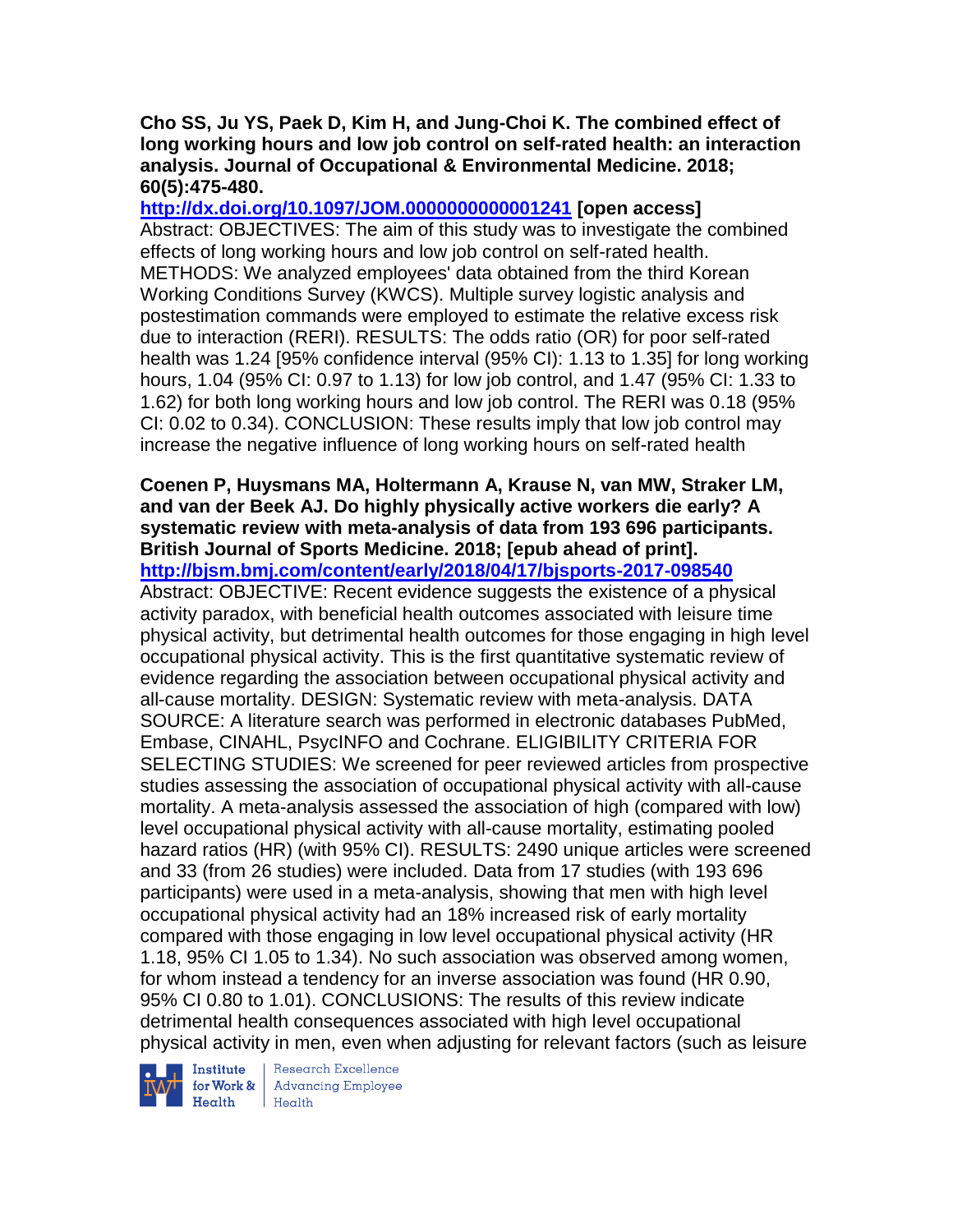time physical activity). These findings suggest that research and physical activity guidelines may differentiate between occupational and leisure time physical activity

#### **Gibbs BB, Hergenroeder AL, Perdomo SJ, Kowalsky RJ, Delitto A, and Jakicic JM. Reducing sedentary behaviour to decrease chronic low back pain: the stand back randomised trial. Occupational & Environmental Medicine. 2018; 75(5):321-327.**

## **<http://dx.doi.org/10.1136/oemed-2017-104732>**

Abstract: OBJECTIVE: The Stand Back study evaluated the feasibility and effects of a multicomponent intervention targeting reduced prolonged sitting and pain self-management in desk workers with chronic low back pain (LBP). METHODS: This randomised controlled trial recruited 27 individuals with chronic LBP, Oswestry Disability Index (ODI) >10% and desk jobs (sitting >/=20 hours/week). Participants were randomised within strata of ODI (>10%-<20%, >/=20%) to receive bimonthly behavioural counselling (in-person and telephone), a sit-stand desk attachment, a wrist-worn activity-prompting device and cognitive behavioural therapy for LBP self-management or control. Self-reported work sitting time, visual analogue scales (VAS) for LBP and the ODI were assessed by monthly, online questionnaires and compared across intervention groups using linear mixed models. RESULTS: Baseline mean (SD) age was 52 (11) years, 78% were women, and ODI was 24.1 (10.5)%. Across the 6-month follow-up in models adjusted for baseline value, work sitting time was 1.5 hour/day (P<0.001) lower comparing intervention to controls. Also across follow-up, ODI was on average 8 points lower in intervention versus control (P=0.001). At 6 months, the relative decrease in ODI from baseline was 50% in intervention and 14% in control (P=0.042). LBP from VAS was not significantly reduced in intervention versus control, though small-to-moderate effect sizes favouring the intervention were observed (Cohen's d ranged from 0.22 to 0.42). CONCLUSION: An intervention coupling behavioural counselling targeting reduced sedentary behaviour and pain self-management is a translatable treatment strategy that shows promise for treating chronic LBP in desk-bound employees. TRIAL REGISTRATION NUMBER: NCT0224687; Pre-results

### **Hanson H, Hart RI, Thompson B, McDonagh JE, Tattersall R, Jordan A, and Foster HE. Experiences of employment among young people with juvenile idiopathic arthritis: a qualitative study. Disability & Rehabilitation. 2018; 40(16):1921-1928.**

**<http://dx.doi.org/10.1080/0968288.2017.1323018>**

Abstract: PURPOSE: This study explored expectations and experiences of employment among young people with juvenile idiopathic arthritis and the role of health professionals in promoting positive employment outcomes. METHODS: Semistructured interviews (n = 13) and three focus groups (n = 9, n = 4, n = 3) were conducted with young people (16-25 y) and adults (26-31 y) with juvenile



| Research Excellence for Work & Advancing Employee  $H_{\text{each}}$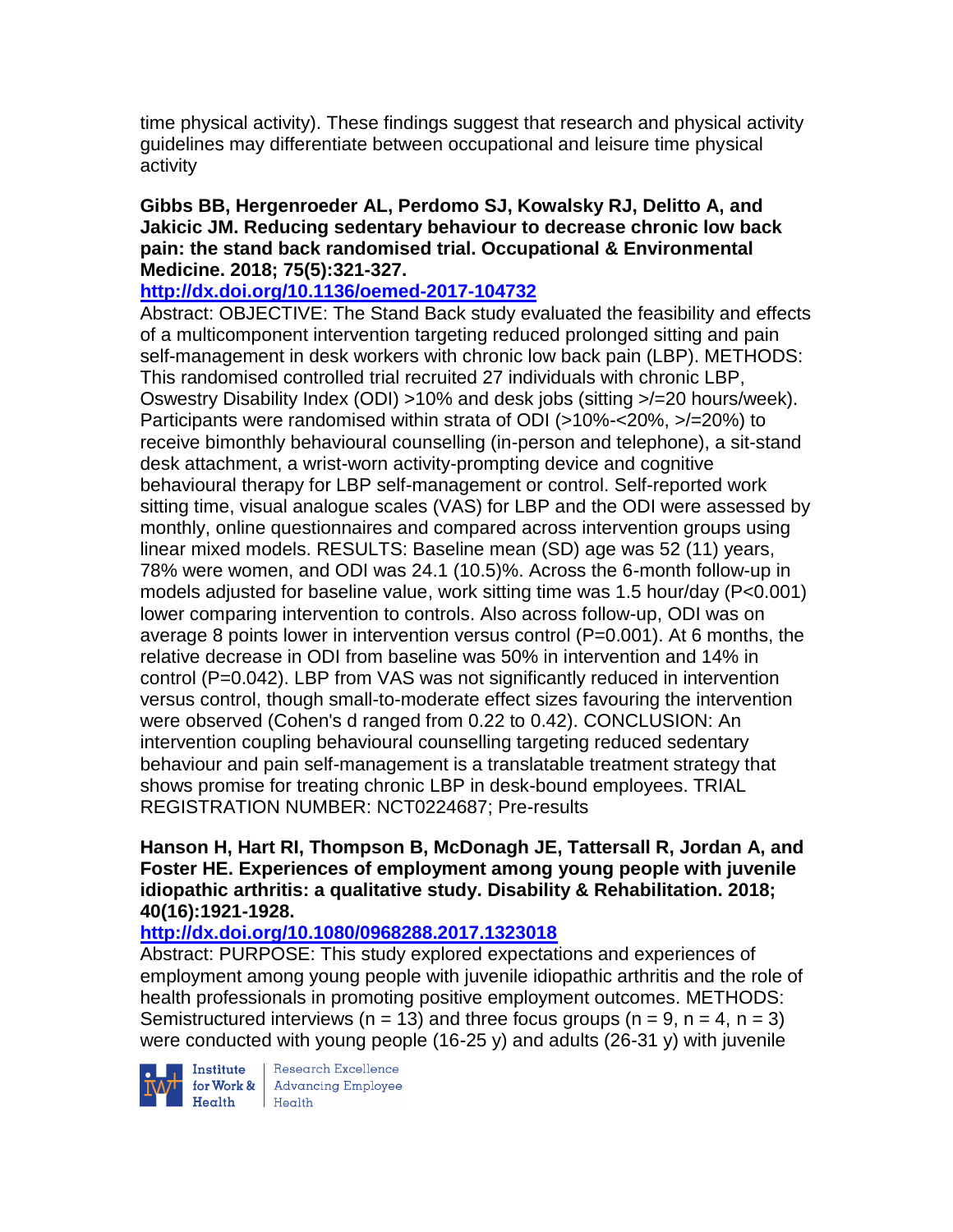idiopathic arthritis and semistructured interviews  $(n = 9)$  were conducted with health professionals. Transcripts were analyzed thematically. RESULTS: Young people with juvenile idiopathic arthritis have concerns about employers' attitudes toward employees with long-term health conditions and lack knowledge of antidiscrimination legislation. Young people not in education, employment or training identify arthritis as a key barrier. Challenges associated with arthritis (e.g., pain, psychological distress) may not be visible to employers. Decisions about disclosing arthritis are challenging and cause anxiety. Young people associate good disease management and access to flexible and convenient care with their capacity to succeed in employment. Psychosocial and vocational interventions have benefited some young people but are not routinely available. CONCLUSIONS: Low expectations of employers may affect young people's decisions about disclosure and seeking appropriate support in the work place. Health professionals can equip young people with knowledge and skills to negotiate appropriate support, through signposting to antidiscrimination information and offering practice of transferable skills such as disclosure in consultations. Implications for rehabilitation Young people with juvenile idiopathic arthritis encounter challenges with regard to employment; many lack the knowledge and skills to negotiate appropriate support from employers. Rehabilitation professionals could play a more substantial role in equipping them with relevant knowledge and skills by signposting to antidiscrimination information and nurturing transferable skills, such as disclosure, in consultations. Potentially helpful interventions, such as group activities or assessment by a psychologist, have benefited some but need more evaluative scrutiny with respect to employment outcomes

**Jacobson L and Long A. The health and social dimensions of adult skills in Canada: findings from the Programme for the International Assessment of Adult Competencies (PIAAC). 2018; Toronto: Council of Ministers of Education, Canada / Ottawa: Public Health Agency of Canada. [https://www.cmec.ca/Publications/Lists/Publications/Attachments/378/PIAA](https://www.cmec.ca/Publications/Lists/Publications/Attachments/378/PIAAC-2012-Health-and-Social-Dimensions-Canada-EN.pdf) [C-2012-Health-and-Social-Dimensions-Canada-EN.pdf](https://www.cmec.ca/Publications/Lists/Publications/Attachments/378/PIAAC-2012-Health-and-Social-Dimensions-Canada-EN.pdf)**

**Landstad BJ and Ahrberg Y. Conceptualizing the driving forces for successful rehabilitation back to work. Disability & Rehabilitation. 2018; 40(15):1781-1790.** 

#### **<http://dx.doi.org/10.1080/09638288.2017.1312569>**

Abstract: BACKGROUND: An earlier study states that the terms of desire, longing, and vanity carry with them ideas, emotions, and values that influence how individuals perceive themselves and their rehabilitation process. Our aim was (1) to use concept analysis to explore the meaning of the terms desire, longing, and vanity and (2) to investigate the potential role of these concepts in successful rehabilitation back to work. METHODS: To achieve these two objectives, we used a model of concept analysis. The final step in the model is to

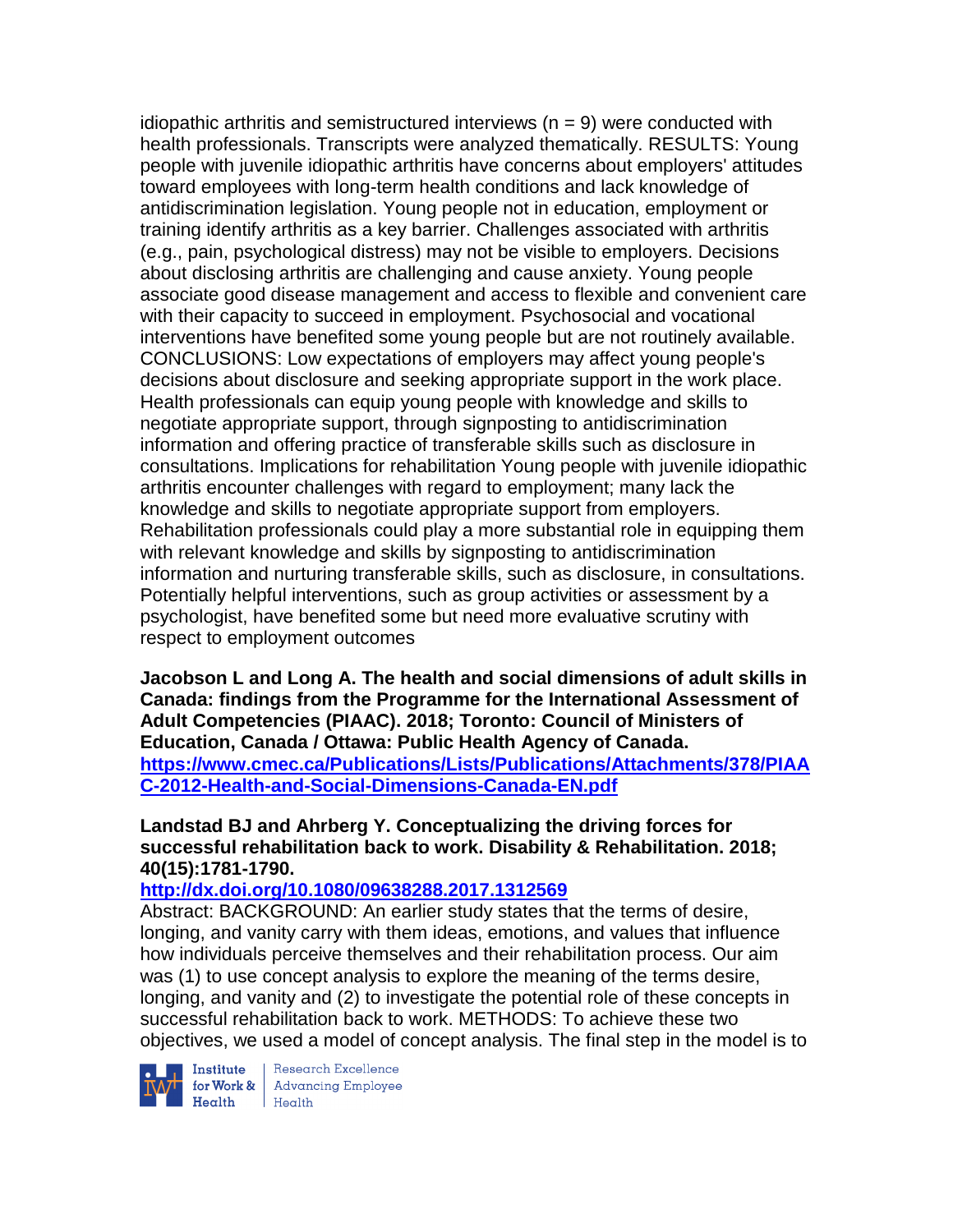define empirical references, for example, articles within the scientific literature, to determine the existence of a concept in a given situation. RESULTS: The concept analysis resulted in 15 new searchable terms. All of these were accepted in the thesaurus system for the databases we used. We identified 59 scientific articles that were deemed relevant to the purposes of the study. Of these, only 20 was about emotions as driving forces in a rehabilitation process back to work. CONCLUSION: The conclusion of the study is that the concepts of desire, longing, and vanity encompassed ideas, emotions, and values that influence how individuals perceived themselves and their situations. How individuals talk about and understand rehabilitation will undoubtedly play a role in how they respond to interventions, and thus, the success of the rehabilitation process back to work. Implications for rehabilitation Emotional energy often drives behavior and can provide significant motivation that potentially can mobilize vocational rehabilitation. The concepts of desire, longing and vanity encompass ideas, emotions, and values that influence individuals' self-perception and their view of their situation. To engage people in discussions on what they long for and desire could be a new way to connect with a person in a rehabilitation situation. It can be less provoking to talk about what a person desires or longs for than to ask them what they want or are motivated for. Feelings of meaningfulness are a basic driving force and a contributing factor in how health is experienced. By affirming the desire to do activities that are liked, this in turn generates motivation to be engaged in other activities. Individual confidence is generated through the experience of mastering a skill and this in turn can underpin a desire to return to work after long-term sick leave. Earlier experience of success can be an inspiration and create expectations for a forthcoming working-role. Emotions relating to work such as pride can generate motivation in a rehabilitation process. Vanity and the possibility of being "ashamed" in a certain situation can be an emotional driving force to re-establish one's self

### **Nielsen K, Yarker J, Munir F, and Bultmann U. IGLOO: an integrated framework for sustainable return to work in workers with common mental disorders. Work and Stress. 2018; [epub ahead of print].**

**<http://dx.doi.org/10.1080/02678373.2018.1438536> [open access]**

Abstract: Current research on return to work (RTW) for employees with common mental disorders suffers from two limitations. First, research mostly focuses on the influence of resources during the absence period ignoring the resources which may facilitate sustainable RTW, i.e. employees continuing to work and thrive at work post-return. Second, research tends to view the work and non-work domains separately and fails to consider the interaction of resources at the individual, group, leader and organisational levels, once back at work. In the present position paper, we present an integrated framework and a preliminary definition of sustainable RTW. Based on current occupational health psychology theory and existing research on RTW, we develop ten propositions for the



Research Excellence for Work & | Advancing Employee  $H$ ealth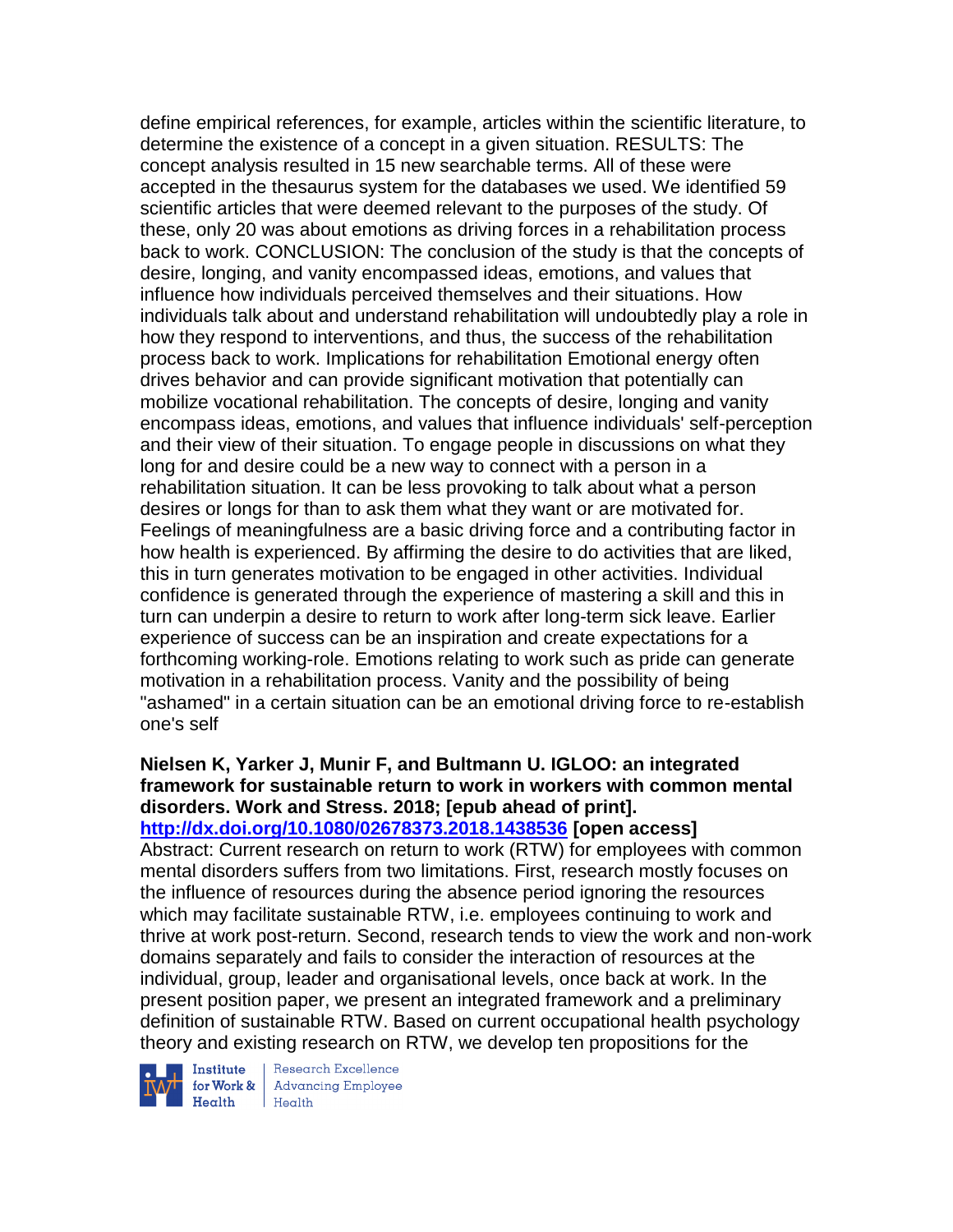resources in and outside work, which may promote sustainable RTW. In addition to the individual, group, leader, and organisational levels, we also argue for the importance of the overarching context, i.e. the societal context and the culture and legislation that may promote sustainable RTW. Our framework raises new questions that need to be addressed to enhance our understanding of how key stakeholders can support employees with common mental health disorders staying and thriving at work.

### **Pensa MA, Galusha DH, and Cantley LF. Patterns of opioid prescribing and predictors of chronic opioid use in an industrial cohort, 2003 to 2013. Journal of Occupational & Environmental Medicine. 2018; 60(5):457-461. <http://dx.doi.org/10.1097/JOM.0000000000001231>**

Abstract: OBJECTIVE: To appreciate the impact of the opioid epidemic in workers, we described opioid prescription patterns in a US industrial cohort over a 10-year period and assessed predictors of chronic prescription. METHODS: A multiyear (2003 to 2013) cross-sectional analysis of employer-sponsored health care claims for enrolled workers (N: 21,357 to 44,769) was performed. RESULTS: The proportion of workers prescribed opioids nearly doubled in the 10-year period. The strongest predictor of chronic opioid prescribing was year, with an increase in prescriptions each year from 2003 to 2013 (odds ratio = 2.90, 95% confidence interval: 2.41 to 3.48). Additional predictors included older age, white race, hourly wage, low back pain, and osteoarthritis. CONCLUSIONS: Opioid prescribing for industrial workers substantially increased from 2003 to 2013. Occupational health professionals should be aware of the potential for chronic opioid use among workers to assess job safety and appropriate treatment of work-related injuries

#### **Sjobbema C, van der Mei S, Cornelius B, van der Klink J, and Brouwer S. Exploring participatory behaviour of disability benefit claimants from an insurance physician's perspective. Disability & Rehabilitation. 2018; 40(16):1943-1952.**

# **<http://dx.doi.org/10.1080/09638288.2017.1323024>**

Abstract: PURPOSE: In the Dutch social security system, insurance physicians (IPs) assess participatory behaviour as part of the overall disability claim assessment. This study aims to explore the views and opinions of IPs regarding participatory behaviour as well as factors related to inadequate participatory behaviour, and to incorporate these factors in the International Classification of Functioning, Disability and Health (ICF) biopsychosocial framework. METHOD: This qualitative study collected data by means of open-ended questions in 10 meetings of local peer review groups (PRGs) which included a total of 78 IPs of the Dutch Social Security Institute. In addition, a concluding discussion meeting with 8 IPs was organized. RESULTS: After qualitative data analyses, four major themes emerged: (1) participation as an outcome, (2) efforts of disability benefit claimants in the process of participatory behaviour, (3) beliefs of disability benefit

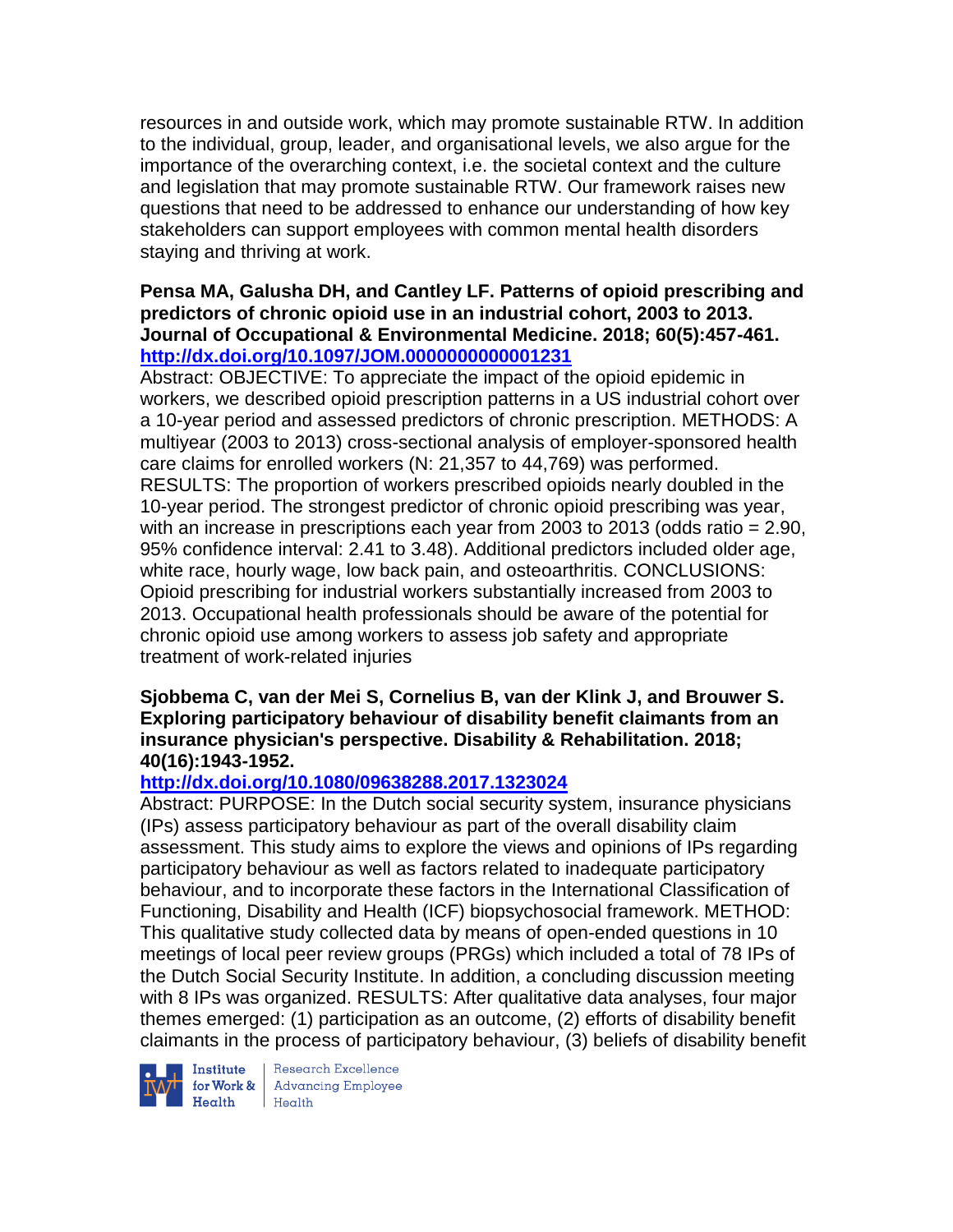claimants concerning participation, and (4) recovery behaviour. Identified factors of inadequate participatory behaviour covered all ICF domains, including activities, environmental, and personal factors, next to factors related to health condition and body functions or structures. Outcomes of the discussion meeting indicated the impossibility of formulating general applicable criteria for quantifying and qualifying participatory behaviour. CONCLUSIONS: Views of IPs on disability benefit claimants' (in)adequate participatory behaviour reflect a broad biopsychosocial perspective. IPs adopt a nuanced tailor-made approach during assessment of individual disability benefit claimants' participatory behaviour and related expected activities aimed at recovery of health and RTW. Implications for Rehabilitation Within a biopsychosocial perspective, it is not possible to formulate general criteria for the assessment of participatory behaviour for each unique case. Individual disability benefit claimant characteristics and circumstances are taken into account. To optimize the return-to-work (RTW) process, insurance physicians (IPs) assess participatory behaviour according to the International Classification of Functioning, Disability and Health, including medical, personal, and environmental factors. Some aspects within the concept of participatory behaviour extend beyond the boundaries of the domain where IPs operate because opinions in society on personal and societal responsibility influence participatory behaviour

#### **Sorensen G, Sparer E, Williams JAR, Gundersen D, Boden LI, Dennerlein JT, Hashimoto D, Katz JN, McLellan DL, Okechukwu CA, Pronk NP, Revette A, and Wagner GR. Measuring best practices for workplace safety, health, and well-being: the workplace integrated safety and health assessment. Journal of Occupational & Environmental Medicine. 2018; 60(5):430-439. <http://dx.doi.org/10.1097/JOM.0000000000001286>**

Abstract: OBJECTIVE: To present a measure of effective workplace organizational policies, programs, and practices that focuses on working conditions and organizational facilitators of worker safety, health and well-being: the workplace integrated safety and health (WISH) assessment. METHODS: Development of this assessment used an iterative process involving a modified Delphi method, extensive literature reviews, and systematic cognitive testing. RESULTS: The assessment measures six core constructs identified as central to best practices for protecting and promoting worker safety, health and well-being: leadership commitment; participation; policies, programs, and practices that foster supportive working conditions; comprehensive and collaborative strategies; adherence to federal and state regulations and ethical norms; and data-driven change. CONCLUSIONS: The WISH Assessment holds promise as a tool that may inform organizational priority setting and guide research around causal pathways influencing implementation and outcomes related to these approaches

# **Jennifer S, Purewal BP, Macpherson A, and Pike I. Metrics to assess injury prevention programs for young workers in high-risk occupations: a**



Research Excellence for Work & | Advancing Employee  $H$ ealth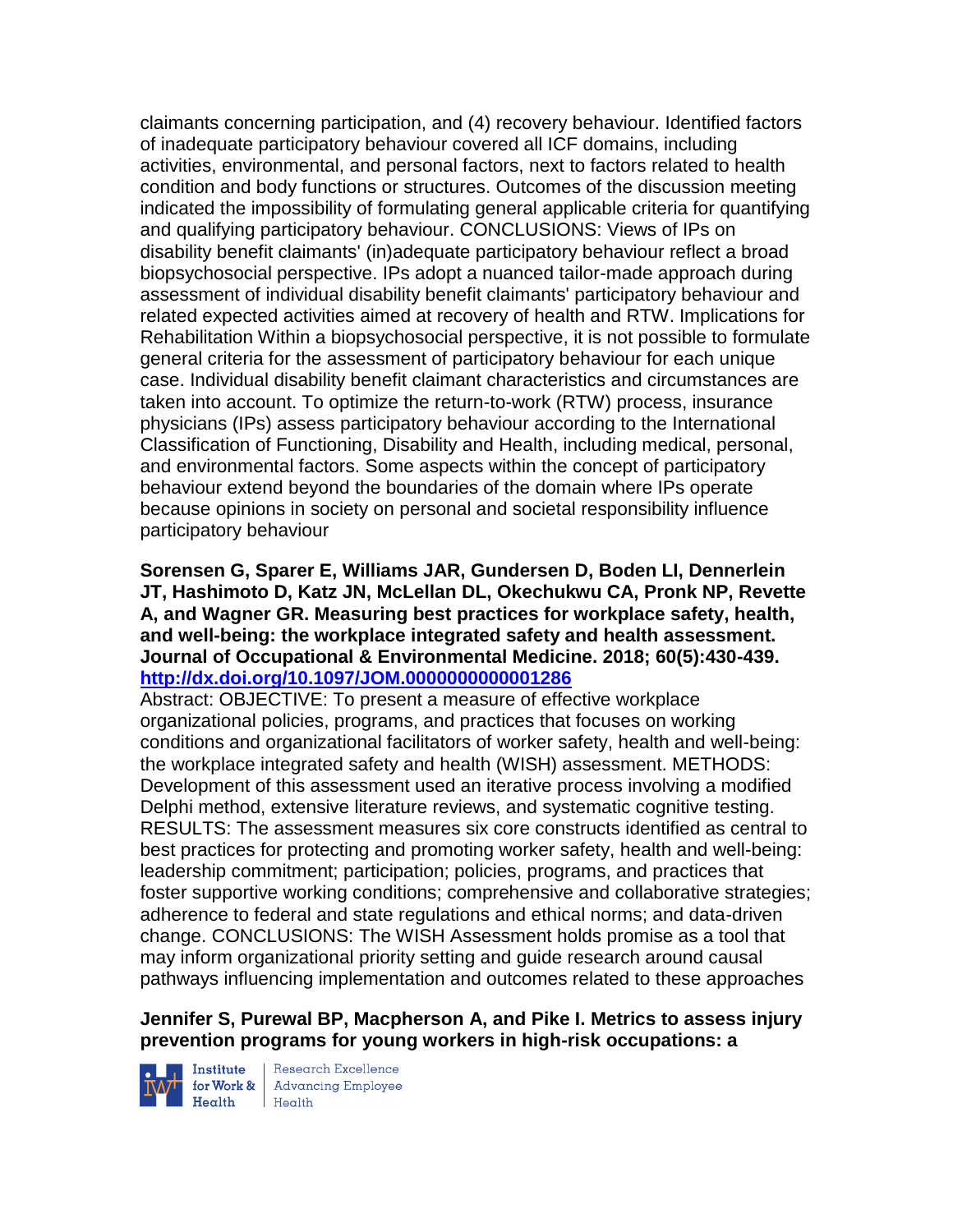# **scoping review of the literature. Health Promotion and Chronic Disease Prevention in Canada. 2018; 38(5):191-199.**

# **<http://dx.doi.org/10.24095/hpcdp.38.5.01>**

Abstract: INTRODUCTION: Despite legal protections for young workers in Canada, youth aged 15-24 are at high risk of traumatic occupational injury. While many injury prevention initiatives targeting young workers exist, the challenge faced by youth advocates and employers is deciding what aspect(s) of prevention will be the most effective focus for their efforts. A review of the academic and grey literatures was undertaken to compile the metrics-both the indicators being evaluated and the methods of measurement-commonly used to assess injury prevention programs for young workers. Metrics are standards of measurement through which efficiency, performance, progress, or quality of a plan, process, or product can be assessed. METHODS: A PICO framework was used to develop search terms. Medline, PubMed, OVID, EMBASE, CCOHS, PsychINFO, CINAHL, NIOSHTIC, Google Scholar and the grey literature were searched for articles in English, published between 1975-2015. Two independent reviewers screened the resulting list and categorized the metrics in three domains of injury prevention: Education, Environment and Enforcement. RESULTS: Of 174 acquired articles meeting the inclusion criteria, 21 both described and assessed an intervention. Half were educational in nature (N=11). Commonly assessed metrics included: knowledge, perceptions, self-reported behaviours or intentions, hazardous exposures, injury claims, and injury counts. One study outlined a method for developing metrics to predict injury rates. CONCLUSION: Metrics specific to the evaluation of young worker injury prevention programs are needed, as current metrics are insufficient to predict reduced injuries following program implementation. One study, which the review brought to light, could be an appropriate model for future research to develop valid leading metrics specific to young workers, and then apply these metrics to injury prevention programs for youth

# **Walasa WM, Carey RN, Si S, Fritschi L, Heyworth JS, Fernandez RC, and Boyle T. Association between shiftwork and the risk of colorectal cancer in females: a population-based case-control study. Occupational & Environmental Medicine. 2018; 75(5):344-350.**

### **<http://dx.doi.org/10.1136/oemed-2017-104657>**

Abstract: OBJECTIVE: Research indicates that shiftwork may be associated with increased risks of adverse health outcomes, including some cancers. However, the evidence of an association between shiftwork and colorectal cancer risk is limited and inconclusive. Further, while several possible pathways through which shiftwork might result in cancer have been proposed, few studies have taken these factors into account. We investigated the association between two types of shiftwork (graveyard shiftwork and early-morning shiftwork) and six mechanistic shiftwork variables (including light at night and phase shift) and the risk of colorectal cancer among females in an Australian population-based case-control



| Research Excellence for Work & | Advancing Employee  $H$ ealth